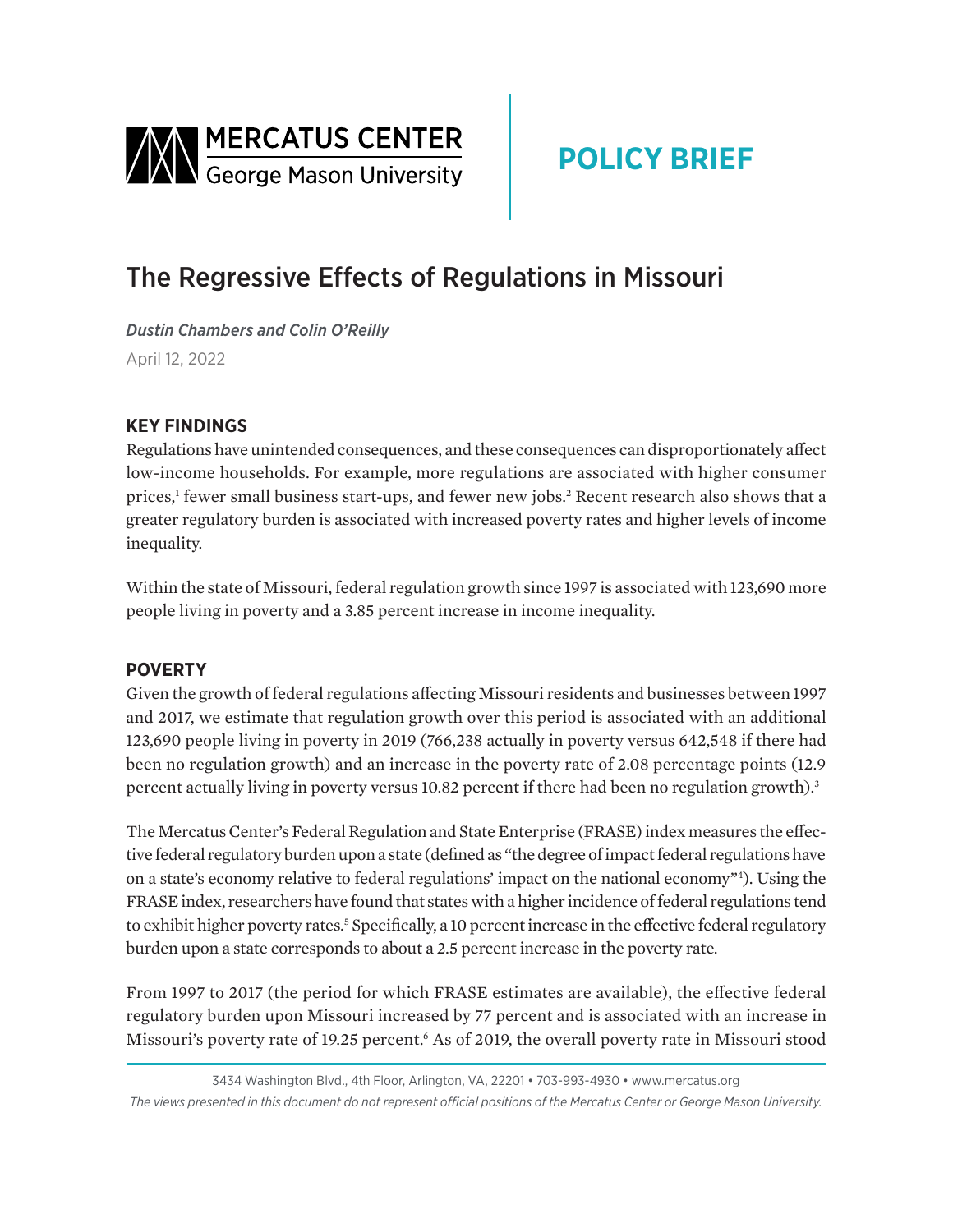<span id="page-1-0"></span>at 12.9 percent[.7](#page-2-0) If the increase in the regulatory burden had not occurred, our research suggests that the poverty rate could have been as low as 10[.8](#page-2-0)2 percent in 2019. $^{\rm 8}$  Though this may not seem like a large difference in relative terms, it would have amounted to *123,690 fewer people living in poverty in Missouri in 2019*.

#### **INCOME INEQUALITY**

We estimate that the accumulation of federal regulation affecting Missouri residents and businesses between 1997 and 2017 is associated with a 3.85 percent increase in income inequality.<sup>9</sup>

Using the FRASE index, researchers have found that states with a higher incidence of federal regulations also have higher levels of income inequality. Specifically, a 10 percent increase in the effective federal regulatory burden upon a state corresponds to an approximate 0.5 percent increase in the state's Gini coefficient (the most commonly used measure of income inequality).<sup>[10](#page-2-0)</sup>

In view of the link between rising poverty and federal regulations, the increase in income inequality in Missouri is not surprising. From 1997 to 2017, the effective federal regulatory burden upon Missouri increased by 77 percent,<sup>[11](#page-2-0)</sup> and that increase is associated with a 3.85 percent increase in *Missouri's level of income inequality*. [12](#page-2-0) As of 2018, Missouri was the 23rd most unequal state in terms of income inequality  $(1 = \text{most inequality}, 50 = \text{least inequality})$ .<sup>13</sup>

#### **ABOUT THE AUTHORS**

Dustin Chambers is a professor of economics in the Perdue School of Business at Salisbury University, a senior affiliated scholar at the Mercatus Center at George Mason University, and a policy adviser at the Heartland Institute. Chambers is an applied econometrician who has published widely on the topics of income inequality, poverty, and economic growth. His most recent research focuses on the regressive effects of government regulations, including their unintended impact on consumer prices, entrepreneurship, and social mobility vis-à-vis income inequality and poverty. He earned his MA in economics from UCLA and his PhD in economics from the University of California at Riverside.

Colin O'Reilly is an associate professor of economics in the Heider College of Business at Creighton University and a scholar at Creighton's Menard Family Institute for Economic Inquiry. Since receiving his PhD in economics from Suffolk University in 2014, he has published more than a dozen articles studying institutions and economic development in such peer-reviewed journals as *World Development*, *Economica*, and *Public Choice*. His current research studies the relationship between regulation, rent-seeking, and income inequality.